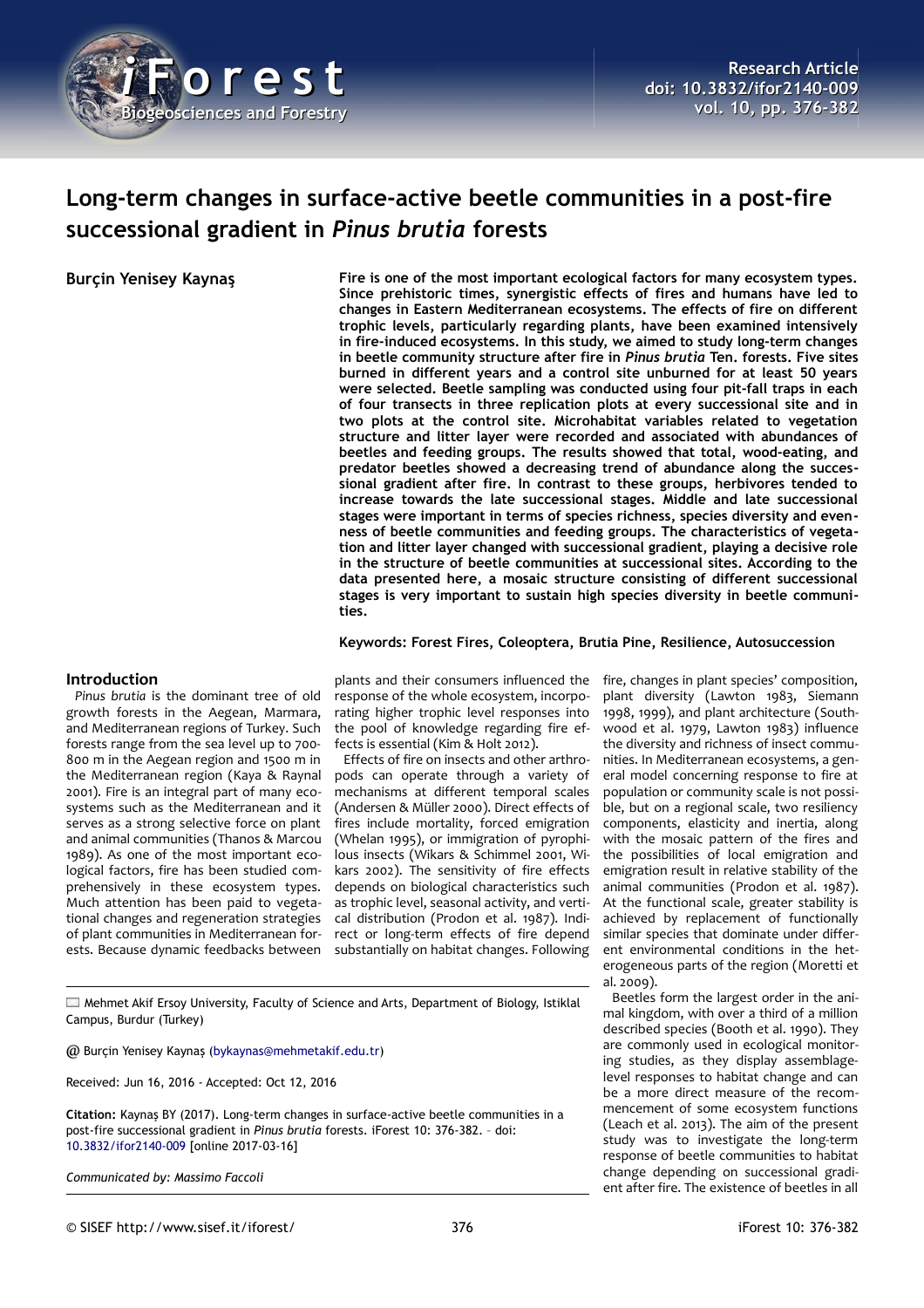consumer trophic levels allows evaluation of the responses of these groups. In the present study, beetle community composition was also assessed by feeding groups to determine whether the their abundance differed among post-fire successional sites.

## **Material and methods**

#### *Study area*

The study was carried out in several *Pinus brutia* forests located in the Marmaris region (36° 50′ N, 28° 17′ E) and its surrounding areas, which is situated on the Mediterranean coast of southwestern Turkey. This area has a typical Mediterranean climate with hot and dry summers. The total precipitation is 1211.7 mm year<sup>-1</sup> (between 1975 and 2006), with a dry period lasting 5 months from May to September. Monthly mean temperatures range from 10.6 °C in January to 28.3 °C in July. The dominant vegetation of the area is *P. brutia* forest and these forests are characterized by fire-created habitat mosaic consisting of many sites at different stages of succession.

The study sites were selected from *P. brutia* forests burned at different times in the area. The successional gradient consisted of five areas burned 3, 6, 9, 16, and 26 years ago and an area unburned for at least 50 years. The samplings were performed at three replication sites for every successional site and at two for the unburned

forests. All sampling sites were selected in the central part of the burned areas, where crown fires formerly caused the complete destruction of vegetation and aboveground layer. The sites were located apart from unburned forest at least 1000 m.

#### *Insect sampling*

Beetles were sampled with four pit-fall traps that were placed along a transect at 10-m intervals. Four transects were used at every replication site. The traps consisted of plastic jars of about 7 cm in diameter buried in the soil up to the rim and halffilled with 30% ethylene alcohol. Sampling was carried out from March to October of 2006. At the end of each sampling period insects caught in the pitfall traps were removed and brought to the laboratory for preparation. All caught beetles were sorted into morphospecies according to their external morphology and identified to family level.

#### *Habitat Measurement*

Microhabitat structure of the sites was analyzed with the point quadrat technique (Sutherland 2006). For every transect at each replication site, two trap locations were selected for measurement of microhabitat attributes. In each measurement location nine points were selected; one was at the center and the remaining eight were situated in four different directions around the trap. At each point, the plant

<span id="page-1-0"></span>**Tab. 1** - Beetle families from pitfall catches, their feeding habits and mean abundance per replication site in successional sites.

| <b>Families</b>  | Feeding<br>habits | Time since fire (years) |       |                          |                          |                          |                |  |
|------------------|-------------------|-------------------------|-------|--------------------------|--------------------------|--------------------------|----------------|--|
|                  |                   | 3                       | 6     | 9                        | 16                       | 26                       | >50            |  |
| Anobiidae        | xylophagous       | $\overline{a}$          | 0.3   | ä,                       | 0.3                      | ÷                        |                |  |
| Apionidae        | herbivore         | 0.3                     | 1.0   | ä,                       | ä,                       | $\overline{\phantom{0}}$ |                |  |
| Bolboceratidae   | saprophagous      |                         |       | 0.7                      |                          |                          |                |  |
| <b>Bruchidae</b> | granivore         | 0.3                     | ÷,    | 0.3                      | 0.7                      |                          | ٠              |  |
| Buprestidae      | xylophagous       | 220.0                   | 26.0  | 78.3                     | 91.0                     | 55.7                     | 18.0           |  |
| Carabidae        | predator          | 41.0                    | 5.0   | 30.0                     | 5.0                      | 5.0                      | 2.0            |  |
| Cerambycidae     | xylophagous       |                         |       | 0.7                      | 0.7                      | 0.3                      | $\blacksquare$ |  |
| Chrysomelidae    | herbivore         | 0.3                     | 0.3   | 0.3                      |                          |                          |                |  |
| Cleridae         | predator          | 80.3                    | 3.3   | 4.0                      | 16.7                     | 11.0                     | 5.5            |  |
| Cucujidae        | saprophagous      | -                       | 0.3   |                          | 1.0                      | 0.7                      | 0.5            |  |
| Curculionidae    | herbivore         |                         | ä,    | 0.7                      | 2.0                      | 0.7                      | ä,             |  |
| Dermestidae      | saprophagous      | 0.3                     | 0.7   | 0.3                      | ä,                       | ٠                        | 0.5            |  |
| Elateridae       | various           |                         | 1.0   | 0.7                      | 0.3                      |                          |                |  |
| Glaphyridae      | saprophagous      | 0.7                     | 0.7   | 8.0                      | 1.7                      | 2.3                      |                |  |
| Geotrupidae      | saprophagous      | 0.3                     | 0.7   | 0.3                      | 1.0                      | 0.7                      | 1.0            |  |
| Lucanidae        | various           | $\overline{a}$          | ÷     | $\overline{\phantom{a}}$ | $\overline{\phantom{a}}$ | 0.3                      | ÷              |  |
| Meloidae         | herbivore         | 4.7                     | 1.3   | 4.0                      | 7.0                      | 1.0                      | 0.5            |  |
| Mordellidae      | herbivore         | 4.3                     | 2.7   | 3.7                      | 9.0                      | 13.7                     | 0.5            |  |
| Nitidulidae      | saprophagous      | $\blacksquare$          | ÷     | 1.0                      | $\blacksquare$           | ÷                        |                |  |
| Oedemeridae      | herbivore         | 0.3                     |       | 1.0                      | 1.7                      | 0.3                      | 1.0            |  |
| Orphnidae        | herbivore         | $\frac{1}{2}$           | ٠     | $\overline{\phantom{a}}$ | 1.0                      | 4.0                      | $\blacksquare$ |  |
| Rutelidae        | herbivore         | 2.0                     | 1.0   | 1.3                      | $\frac{1}{2}$            | 1.0                      |                |  |
| Scarabaeidae     | saprophagous      | 5.0                     | 4.0   | 3.0                      | 2.0                      | 1.0                      | 3.0            |  |
| Scolytidae       | xylophagous       | 7.3                     | 2.0   | 3.0                      | 11.0                     | 2.7                      | 13.5           |  |
| Staphylinidae    | predator          | 8.7                     | 2.7   | 4.0                      | 4.7                      | 11.3                     | 10.0           |  |
| Tenebrionidae    | various           | 65.3                    | 118.7 | 104.3                    | 18.0                     | 23.7                     | 3.5            |  |

species were identified, the height of plant at this point was measured, and the surface characteristics were recorded.

Habitat variables measured at each site were height and total cover of vegetation, plant species richness, cover of plant functional types (tree, shrub, subshrub, and grass) and cover of biotic and abiotic surface components.

#### *Statistical analysis*

To test the statistical significance of any changes in abundances of beetles and feeding groups among successional stages, the analysis of variance (ANOVA) was applied. Total counts during sampling were used. In the ANOVA, abundances were expressed as mean number of individuals per four traps in a transect. Square root and logarithmic transformations were used when the data did not meet the parametric assumptions. Overall, six successional stages were compared using means of abundances from transects at the replication sites. Linear regression was used to test change in beetle abundance along the successional gradient. Linear regression was also used to examine interactions between microhabitat variables and feeding groups. The following community parameters were estimated for each successional site: species richness (number of species), species diversity Shannon index  $(H' = -\sum p_i \log p_i$ , where  $p_i$  is the relative abundance of the *i*<sup>th</sup> species) and evenness (*E*′= *H*′/ log *S*, where *S* is the number of species). Specialist species to a certain successional stage and generalist species were estimated. Species that made up over 90% of collected individuals in certain successional sites were evaluated as specialist species for that site.

The relationship between beetle abundance among sampling sites and microhabitat variables was estimated using ordination techniques. A canonical correspondence analysis (CCA) using the CANOCO version 4.5 software package (Ter Braak & Smilauer 2002) was used to assess habitat preferences of microhabitat variables in relation to successional stages. Twelve microhabitat variables were used in the analysis. The statistical significance of the canonical axes was tested using Monte Carlo permutations. Microhabitat variables were added one by one to the model, starting from the most important one, until the subsequent variable was statistically nonsignificant. The analysis was constrained by microhabitat variables measured for each site, which are indicated with arrows that represent the direction strength of their correlations.

## **Results**

A total of 3425 beetles comprising 121 morphospecies from 26 families were collected [\(Tab. 1\)](#page-1-0). The most abundant families were Buprestidae (41%) and Tenebrionidae (28%). The mean number of beetles per trap tended to decrease along the succes-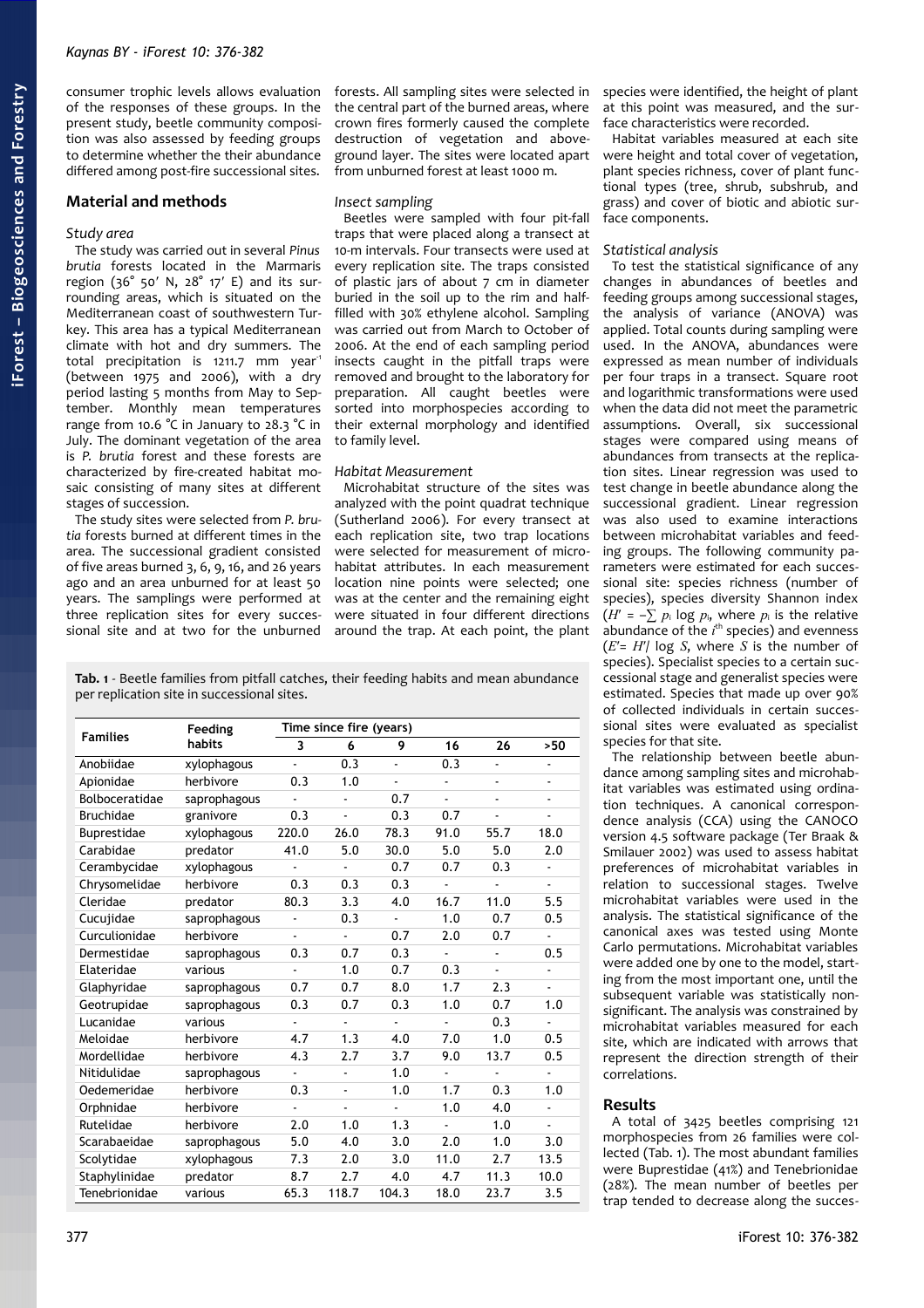

<span id="page-2-0"></span>**Fig. 1** - Number of individuals, species and specialist species, species diversity and evenness values for beetle communities at successional sites (mean ± standard deviation).

sional gradient ( $R^2$  = 0.298; df = 5; p < 0.0001), despite the rises at sites burned 9 and 26 years previously that deviated from the downward tendency [\(Fig. 1\)](#page-2-0). The abundance value for the earliest stage was significantly greater than that of all other successional stages. The site burned 9 years previously had the second most abundant beetle community and it was significantly different than the site burned 16 years previously and the control site ( $F = 21.049$ ; df = 5; p < 0.0001). However, species diversity and evenness values were higher in the late successional sites in comparison with the earlier stages [\(Tab. 2\)](#page-2-1). The number of specialist species was highest at the site

burned 9 years previously and declined towards the early and late successional stages [\(Fig. 1\)](#page-2-0). Fifteen species of the total were generalist, well represented at all sites. CCA revealed interactions between microhabitat variables and successional sites in terms of beetle abundance [\(Fig. 2\)](#page-3-0). The sum of eigenvalues was 2.071 and the eigenvalues of the first two axes were 0.338 and 0.254, respectively. These axes explained 28.6% of the cumulative variance of the species data and 36.7% of the species-environment relationship. The height of vegetation, tree cover, vegetation stratification, and plant species richness at the upper right side of the ordination and

mature pine sites (sites unburned for at least 50 years) were highly correlated with these microhabitat variables. Most of the middle and late successional sites (from the site burned 6 years before to the site burned 26 years before) were associated with leaf and shrub cover. Vegetation height and leaf cover were the two significant variables associated with beetle abundance (F = 2.047, p = 0.006 and F = 1.875, p = 0.006, respectively). The earliest successional sites were just correlated with bare soil cover at the bottom right side.

Of the beetles that could be placed into feeding guilds, there were more xylophages (55.6% of individuals) than any

<span id="page-2-1"></span>**Tab. 2** - Species richness, species diversity and evenness values for feeding groups of beetle communities at successional sites (mean ± standard deviation).

| Parameter                   | <b>Feeding Groups</b> | Time since fire (years) |                 |                 |                 |                 |                 |  |  |
|-----------------------------|-----------------------|-------------------------|-----------------|-----------------|-----------------|-----------------|-----------------|--|--|
|                             |                       | 3                       | 6               | 9               | 16              | 26              | >50             |  |  |
| <b>Species</b><br>richness  | <b>Herbivores</b>     | $4.500 \pm 3.5$         | $4.500 \pm 1.5$ | $6.000 \pm 1.7$ | $6.667 \pm 2.1$ | $4.333 \pm 2.1$ | $2.000 \pm 1.4$ |  |  |
|                             | Xylophagous           | $8.000 \pm 1.0$         | $8.333 \pm 1.5$ | $7.333 \pm 1.5$ | $9.000 \pm 1.7$ | $7.333 \pm 1.2$ | $5.000 \pm 0.0$ |  |  |
|                             | Predators             | $8.333 \pm 1.5$         | $4.667 \pm 2.1$ | $8.333 \pm 0.6$ | $9.000 \pm 2.6$ | $8.667 + 0.6$   | $7.500 \pm 0.7$ |  |  |
|                             | Saprophagous          | $2.667 \pm 2.1$         | $4.000 \pm 2.6$ | $4.667 \pm 1.2$ | $4.667 \pm 1.5$ | $5.000 \pm 3.5$ | $3.500 \pm 0.7$ |  |  |
| <b>Species</b><br>diversity | <b>Herbivores</b>     | $1.165 \pm 0.4$         | $0.995 \pm 0.5$ | $1.552 \pm 0.4$ | $1.514 \pm 0.2$ | $0.925 \pm 0.2$ | $0.401 \pm 0.6$ |  |  |
|                             | Xylophagous           | $1.204 \pm 0.3$         | $1.681 \pm 0.2$ | $1.355 \pm 0.4$ | $1.627 \pm 0.5$ | $1.575 \pm 0.2$ | $1.198 \pm 0.2$ |  |  |
|                             | Predators             | $1.366 \pm 0.1$         | $1.312 \pm 0.4$ | $1.388 \pm 0.5$ | $1.690 \pm 0.4$ | $1.834 \pm 0.3$ | $1.644 \pm 0.2$ |  |  |
|                             | Saprophagous          | $0.566 \pm 0.8$         | $1.190 \pm 0.6$ | $1.167 \pm 0.1$ | $1.307 \pm 0.3$ | $1.373 \pm 0.5$ | $1.221 \pm 0.2$ |  |  |
| Evenness                    | <b>Herbivores</b>     | $0.848 \pm 0.2$         | $0.792 \pm 0.1$ | $0.735 \pm 0.2$ | $0.706 \pm 0.1$ | $0.685 \pm 0.3$ | $0.872 \pm 0.2$ |  |  |
|                             | Xylophagous           | $0.427 \pm 0.1$         | $0.652 \pm 0.0$ | $0.549 \pm 0.1$ | $0.648 \pm 0.3$ | $0.679 \pm 0.2$ | $0.672 \pm 0.2$ |  |  |
|                             | Predators             | $0.479 \pm 0.1$         | $0.851 \pm 0.1$ | $0.531 \pm 0.3$ | $0.645 \pm 0.2$ | $0.741 \pm 0.2$ | $0.693 \pm 0.1$ |  |  |
|                             | Saprophagous          | $0.830 \pm 0.2$         | $0.946 \pm 0.0$ | $0.724 \pm 0.2$ | $0.834 \pm 0.1$ | $0.916 \pm 0.1$ | $0.979 \pm 0.0$ |  |  |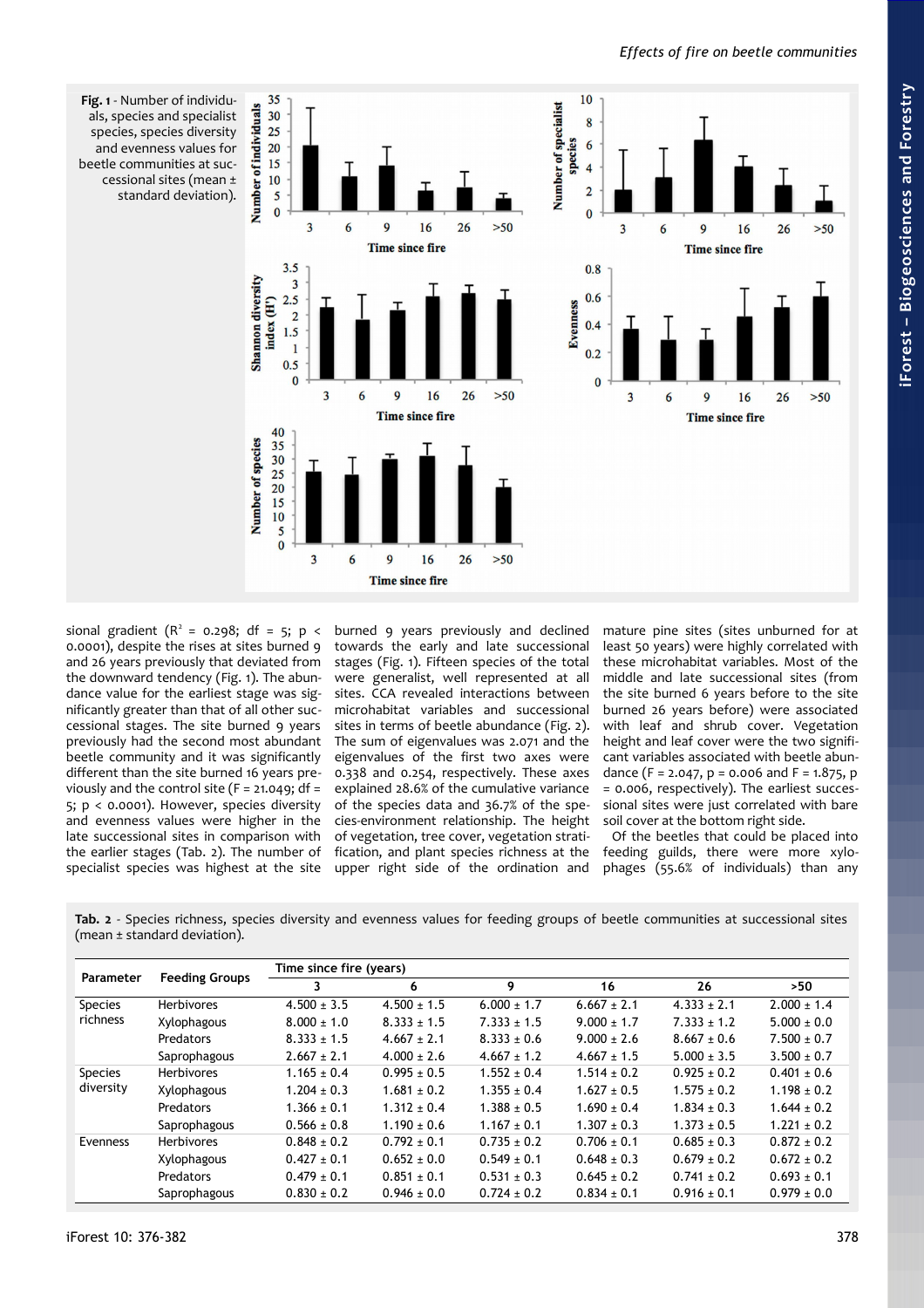<span id="page-3-0"></span>

<span id="page-3-1"></span>**Fig. 3** - The changes of feeding groups of beetles depending on successional gradient and interactions between abundance of feeding groups and significant microhabitat variables.

other guild. Predators (25.9%), herbivores (10.3%), saprophages (8.1%), and granivores (0.2%) were also represented. Predator and xylophagous beetles were more abundant in the earliest successional stages in comparison with the other successional stages  $(df = 5, p < 0.0001, F = 12.503$  and  $F = 13.617$ , respectively). Concerning interactions with microhabitat variables, abundances of both feeding groups was associated with only bare soil cover (xylophagous:  $R^2$  = 0.140; F = 10.736; p = 0.002; predators:  $R^2$  =  $0.286$ ; F = 26.398; p < 0.0001).

Another guild, herbivores had a contrary trend to xylophagous and predator beetles over the successional gradient. Their abundance tended to increase with successional gradient, whereas it was smallest at the control site. This site differs significantly from sites burned 16 and 26 years previously (F =  $3.180$ , df =  $5$ , p = 0.013). Herbivore abundance was positively correlated with rock cover  $(R^2 = 0.160, F = 12.598, p =$  $0.001 - Fig. 3$ ).

Abundance of saprophagous beetles was higher at sites burned 3 and 9 years previously and lower at site 16 years old and later successional stages. No significant dif-

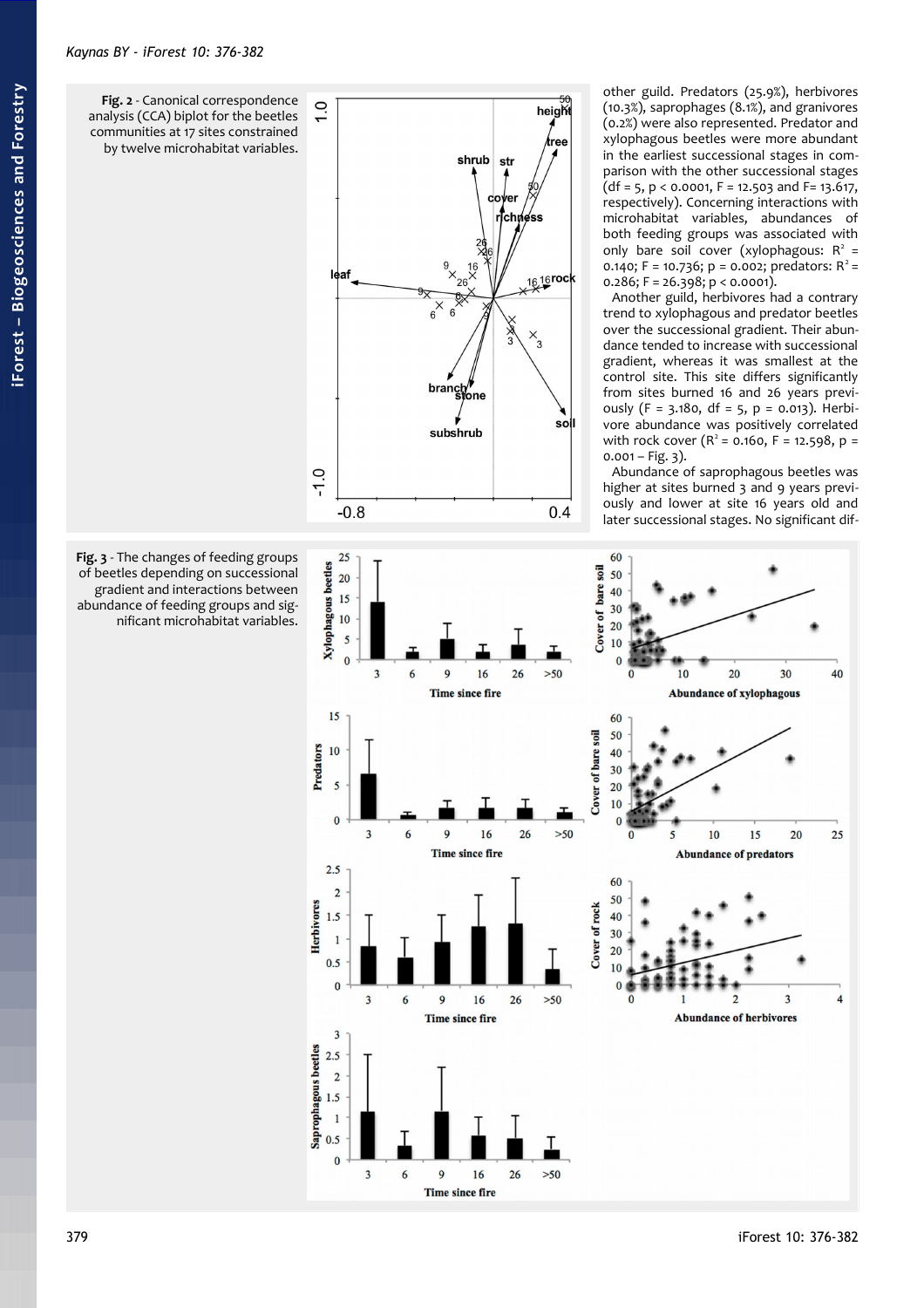ferences were found among successional stages in terms of abundance [\(Fig. 3\)](#page-3-1). No microhabitat variables were related to the abundance of saprophagous beetles.

## **Discussion**

Fire destroyed stands in a very short time, causing drastic changes in the habitat structure of faunal communities. Forest ecosystems characterized by a large extension of pine trees and a layer of humus and dead leaves on the ground are transformed to areas with a simpler vegetation structure with no tree cover and a large extension of bare ground after fire (Mateos et al. 2011). For resilient ecosystems such as low-altitude Mediterranean forests, plant communities have some adaptive traits that enable them to regenerate rapidly after fire (Keeley 1986, Hanes 1971). Some studies from these ecosystems show that faunistic groups recover within a short time after fire due to their high resilience as well (Sgardelis & Margaris 1993, Stamou et al. 2004).

According to several studies conducted in the Mediterranean basin, the seasonality of the Mediterranean climate (Sgardelis et al. 1995) and post-fire age of the stands (Radea & Arianoutsou 2000) are two important factors that affected arthropod fauna. The activity rates of certain insect groups after fire increase rapidly and time since fire is one of the main factors determining the dynamics and structure of the community (Muona & Rutanen 1994, Saint-Germain et al. 2004). The results obtained in this investigation are in agreement with these studies that beetle communities displayed change depending on the successional gradient after fire. The earliest successional stage supported a greater number of individuals. At this stage, beetle abundance was the highest and it decreased depending on the successional gradient. In studies performed in fire-induced ecosystems, similar results were obtained (Hjältén et al. 2010, Moretti et al. 2004). The higher abundancy in earlier stages could arise from different groups' attraction to post-fire areas. Some groups, such as heliophilous and floricolous insects, profit from the reduced tree cover and the number of flowering plants (Moretti et al. 2004). Muona & Rutanen (1994) stated that many groups of beetles in different guilds benefited from the fire-caused changes in availability of microhabitats and foods. Campbell et al. (2007) stated about pollinator beetle groups that floral visitors increased in abundance and species richness in burn treatments because of the reduced density of overstorey trees and the increased amount of herbaceous plant growth.

Regarding the interaction between beetle community parameters and microhabitat variables, our results showed that the characteristics of the vegetation and litter layer play an important role in the community structure of beetles along the succession. As an autosuccession process in pine forests of the Mediterranean basin, plant species composition does not differ among successional stages (Trabaud 1994, Tavsanoglu & Gürkan 2009). After fire, plant communities return to a stage similar to that existing before the fire (Trabaud 2000). Thereby habitat change in the successional process is much more dependent on the characteristics of the vegetation and litter layer. The changes in beetle community structure and dynamics in successional gradient substantially depend on these variations among successional sites. The variables that increased with successional gradient and reached their maximum in the mature forest, such as height of vegetation, stratification, tree cover, and plant species richness, were important for beetle communities in the climax community. At the middle and late successional sites, beetle communities were correlated with shrub and leaf cover. The importance of leaf litter and shrub cover for beetle communities was revealed in the study performed by York (2002).

Xylophagous and predator beetles, which were two guilds that benefited from the post-fire conditions, had the highest abundance in the earliest stage as well. Since wood-eating insects prefer damaged or recently dead trees in burned areas, this group is frequently associated with fire (Santoro et al. 2001, McHugh et al. 2003, Azeria et al. 2012). In some studies significant outbreaks caused by xylophagous insects were recorded in burned areas (Santolamazza-Carbone et al. 2011). This higher activity could be due to immigration of helio- and anthophilus species from surrounding intact stands (Moretti & Barbalat 2004). Open surfaces with woody materials and higher temperature than the surrounding areas attracted many species to recently burned areas (Toivanen & Kotiaho 2007, Wikars 1992). Another abundant group, predators, consist of the families Carabidae, Staphylinidae, and Cleridae. The higher activation level of predators in the earliest stage resulted substantially from the families Carabidae and Cleridae. Carabidae is a group that has been frequently focused on in studies about habitat changes after disturbances (Hanula & Wade 2003, Magura et al. 2003, Ulyshen et al. 2006). Cook & Holt (2006) stated that fire might not have dramatic effects on ground beetles on prairies. They were represented in greater numbers in recently burned areas through colonization by opportunistic species (Fernández Fernández & Salgado Costas 2004). Cleridae are a group known as predators on wood-boring beetle larvae (Booth et al. 1990). It is not surprising to find them in greater numbers at the earliest successional site in correlation with wood-eating beetles. Saint-Germain et al. (2004) found similar results regarding these groups and stated that saproxylic species (Buprestidae, Cerambycidae, and Scolytidae) depend on largely dead wood,

and subcortical predators (Cleridae) were represented in great number of individuals in the earliest successional stages. In this study we found that abundance of Coleoptera guilds was substantially associated with surface characteristics. In particular, bare soil cover was determined the most important microhabitat variable because it was associated with abundance of total beetles, xylophagous species, and predators. Apigian et al. (2006) stated similarly that increased bare mineral soil resulting from loss of duff and litter layers was the most significant variable explaining the change in beetle communities.

Contrary to xylophagous and predator beetles, herbivore abundance exhibited a rising trend with successional gradient, surpassing the higher value in the earliest stage. Species richness and diversity were highest in the middle successional stage. Herbivore abundance was associated with just one microhabitat variable, rock cover. Leaf quality, habitat structure, and habitat heterogeneity are variables reported to affect the herbivore community structure (Kim & Holt 2012), but the positive interaction with rock cover is surprising. Rock cover is not a microhabitat variable that can associate with the herbivore abundance directly. Both herbivore abundance and rock cover had higher values in site burned 16 and 26 years ago. Detected correlation may have resulted from analogous changes of these two independent variables with successional gradient. But then, if we look at different point of view, high cover of rock in late successional stages may have contributed to increase of herbivore abundance. The study area has a higher productivity in comparison with similar sites in the eastern Mediterranean region because of peculiar local climatic conditions (Tavsanoglu & Gürkan 2009). Bare rock areas can represent forest openings in dense closed vegetation of late successional stages. Herbivores may have positively responded to these forest openings.

Middle and late successional stages with high abundance of herbivores, at the same time, were very important for species richness, species diversity and evenness of all guilds and total beetles. The number of specialist beetle species was also higher in the middle successional stages as compared with the other stages. Kaynas (2008) stated in her study performed at the same sites that plant species richness, height of vegetation, and stratification increase along the successional gradient. The middle and late successional stages are more complex habitats including diverse microhabitats compared to the earlier ones, as the architectural complexity increases with vegetation height (Lawton 1983). Habitat permanence, habitat complexity, resource availability, and diversity increase with successional gradient (Brown 1985). Habitat complexity was a powerful predictor of the species richness and abundance of pitfalltrapped beetles (Lassau et al. 2005). Gard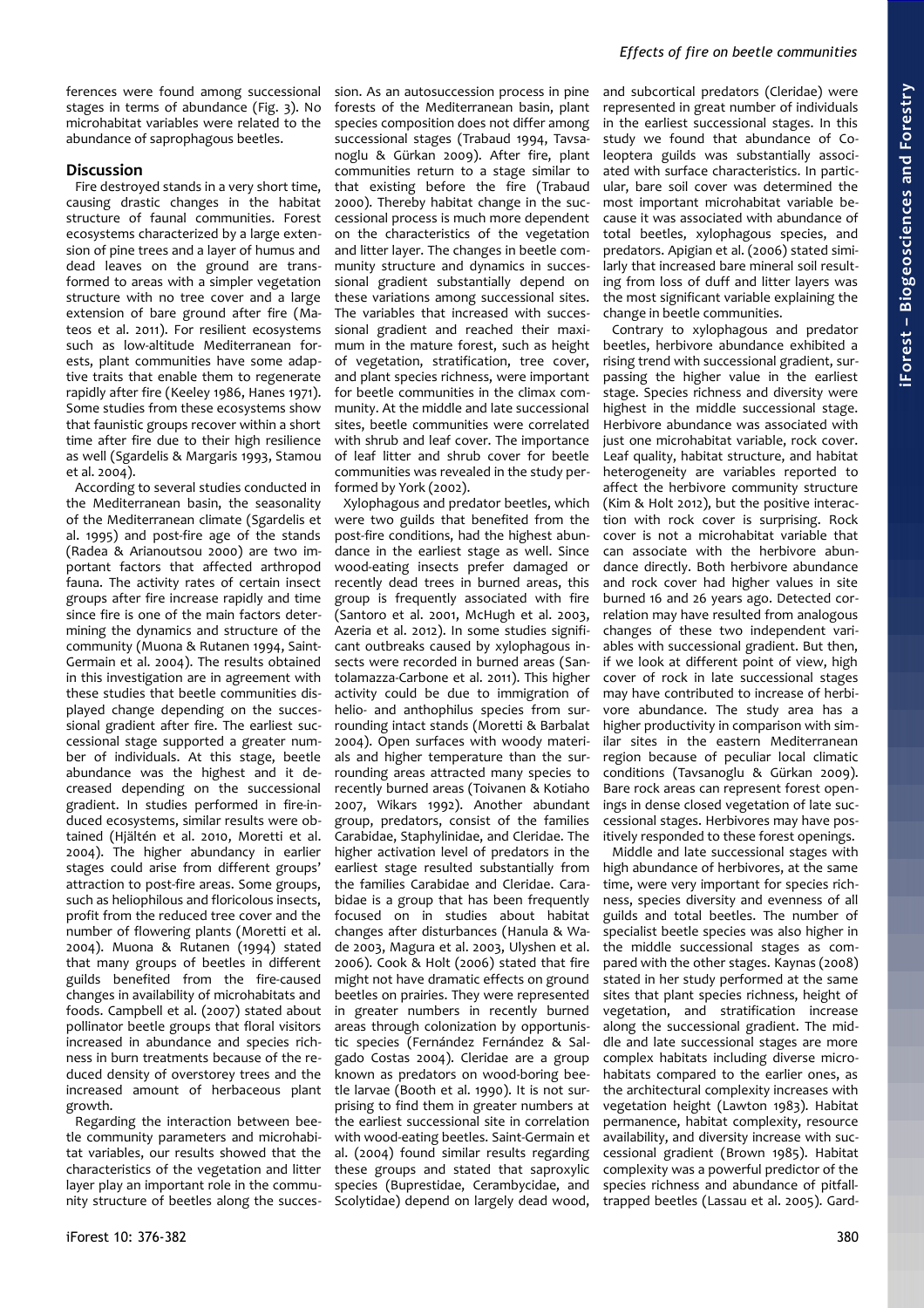ner et al. (1995) stated that arthropod diversity was substantially influenced by the habitat components related to plant architectural and vertical diversity. The middle and late successional stages had an advantage over the climax community because they were lacking a crown layer. Complex habitat structure as well as the absence of a closed crown layer increased species richness of these groups in these habitats. Lower species diversity for some insect groups in closed canopy mature forest, as compared to successional sites burned at different times, was reported in several studies (Koivula et al. 2002).

The high species richness at the middle and late successional sites might also be related to the pattern of shrub patchiness in the landscape. Shelef & Groner (2011) stated that shrubs create the main driving force behind the beetle movement pattern and spatial distribution. Shrub shading might be an important factor for their thermoregulation in the Mediterranean climate, characterized by hot and dry summer seasons. Middle and late successional stages dominated by shrubs and short trees might create optimal conditions for insect species, providing protection against adverse environmental conditions and predation, as well as greater levels of prey items (Lassau et al. 2005).

## **Conclusions**

No negative effects on the community structure of beetles caused by habitat changes after fire were determined. Beetle communities of *P. brutia* forests appear to be resilient to fire as in many other fireinduced ecosystems (Parr et al. 2004, Abbott et al. 2003, Andersen & Müller 2000). *P. brutia* forests in southwest Anatolia comprise a mosaic of forest patches of different ages after fire. Earlier successional stages were gaps of different size among mature forests, thus ensuring the maintenance of open habitat species in the area. Middle and late successional stages had high habitat heterogeneity and are of particular importance to sustain the species richness of beetles. Beside successional stages, unburned, mature *P. brutia* forests act as source areas for colonization of species (Wikars & Schimmel 1998). The protection of this mosaic structure of the landscape is very important to sustain high species richness of *P. brutia* forests.

## **Acknowledgements**

Many thanks to Çagatay Tavsanoglu, Anil Soyumert, Oksal Macar, Filiz Yeni, Yasin Ilemin, Okan Ürker, Hüseyin Yilmaz, Sinan Kaynas and many undergraduate students for their help during the fieldwork, Atilla Küçükala, the Director of Marmaris National Park for his logical support, and Forest Management Directorate of Marmaris, Directorate of Marmaris National Park, and Aksaz Military Marine Base Command for allowing to conduct this study in the areas under their responsibility. The study was financially supported by Hacettepe University Scientific Research Unit (Project no: 02.02.601.004).

## **References**

- Abbott I, Burbidge T, Strehlow K, Mellican A, Wills A (2003). Logging and burning impacts on cockroaches, crickets and grasshoppers, and spiders in Jarrah forest, Western Australia. Forest Ecology and Management 174: 383-399. doi: [10.1016/S0378-1127\(02\)00058-0](http://dx.doi.org/10.1016/S0378-1127(02)00058-0)
- Andersen AN, Müller WJ (2000). Arthropod responses to experimental fire regimes in an Australian tropical savannah: ordinal-level analysis. Austral Ecology 25: 199-209. - doi: [10.1046/](http://dx.doi.org/10.1046/j.1442-9993.2000.01038.x) [j.1442-9993.2000.01038.x](http://dx.doi.org/10.1046/j.1442-9993.2000.01038.x)
- Apigian KO, Dahlsten DL, Stephens S (2006). Fire and fire surrogate treatment effects on leaf litter arthropods in a western Sierra Nevada mixed-conifer forest. Forest Ecology and Management 221: 110-122. - doi: [10.1016/j.foreco.2005.](http://dx.doi.org/10.1016/j.foreco.2005.09.009) [09.009](http://dx.doi.org/10.1016/j.foreco.2005.09.009)
- Azeria ET, Ibarzabal J, Hébert C (2012). Effects of habitat characteristics and interspecific interactions on co-occurrence patterns of saproxylic beetles breeding in tree boles after forest fire: null model analyses. Community Ecology 168: 1123-1135. - doi: [10.1007/s00442-011-2180-0](http://dx.doi.org/10.1007/s00442-011-2180-0)
- Booth RG, Cox ML, Madge RB (1990). IIE guides to insects of importance to man. Coleoptera. International Institute of Entomology, CAB International, Wallingford, UK, pp. 384. [online] URL: [http://www.cabdirect.org/cabdirect/abstr](http://www.cabdirect.org/cabdirect/abstract/19911153349) [act/19911153349](http://www.cabdirect.org/cabdirect/abstract/19911153349)
- Brown VK (1985). Insect herbivores and plant succession. Oikos 44 (1): 17-22. - doi: [10.2307/35](http://dx.doi.org/10.2307/3544037) [44037](http://dx.doi.org/10.2307/3544037)
- Campbell JW, Hanula JL, Waldrop TA (2007). Effects of prescribed fire and fire surrogates on floral visiting insects of the blue ridge province in North Carolina. Biological Conservation 134: 393-404. - doi: [10.1016/j.biocon.2006.08.029](http://dx.doi.org/10.1016/j.biocon.2006.08.029)
- Cook WM, Holt RD (2006). Fire frequency and mosaic burning effects on a tallgrass prairie ground beetle assemblage. Biodiversity and Conservation 15: 2301-2323. - doi: [10.1007/s105](http://dx.doi.org/10.1007/s10531-004-8227-3) [31-004-8227-3](http://dx.doi.org/10.1007/s10531-004-8227-3)
- Fernández Fernández MM, Salgado Costas JM (2004). Recolonization of a burnt pine forest (*Pinus pinaster*) by Carabidae (Coleoptera). European Journal of Soil Biology 40: 47-53. doi: [10.1016/j.ejsobi.2004.01.003](http://dx.doi.org/10.1016/j.ejsobi.2004.01.003)
- Gardner SM, Cabido MR, Valladares GR, Sandra D (1995). The influence of habitat structure on arthropod diversity in Argentine semi-arid Cahco forest. Journal of Vegetation Science 6: 349-356. - doi: [10.2307/3236234](http://dx.doi.org/10.2307/3236234)
- Hanes TL (1971). Succession after fire in the chaparral of southern California. Ecological Monographs 41: 27-52. - doi: [10.2307/1942434](http://dx.doi.org/10.2307/1942434)
- Hanula JL, Wade DD (2003). Influence of longterm dormant-season burning and fire exclusion on ground-dwelling arthropod populations in longleaf pine flatwoods ecosystems. Forest Ecology and Management 175: 163-184. - doi: [10.1016/S0378-1127\(02\)00130-5](http://dx.doi.org/10.1016/S0378-1127(02)00130-5)
- Hjältén J, Gibb H, Ball JP (2010). How will lowintensity burning after clear-felling affect midboreal insect assemblages? Basic and Applied Ecology 11: 363-372. - doi: [10.1016/j.baae.2009.1](http://dx.doi.org/10.1016/j.baae.2009.12.012) [2.012](http://dx.doi.org/10.1016/j.baae.2009.12.012)
- Kaynas BY (2008). Studies on long-term effects of fire on small mammal community and changes of community structure after fire in *Pinus brutia* forest ecosystems, PhD Thesis, Institute of Natural Sciences, Hacettepe University, Turkey, pp. 112. [in Turkish with English abstract]
- Kaya Z, Raynal DJ (2001). Biodiversity and conservation of Turkish forest. Biological Conservation 97: 131-141. - doi: [10.1016/S0006-3207\(00\)](http://dx.doi.org/10.1016/S0006-3207(00)00069-0) [00069-0](http://dx.doi.org/10.1016/S0006-3207(00)00069-0)
- Kim TN, Holt RD (2012). The direct and indirect effects of fire on the assembly of insect herbivore communities: examples from the Florida scrub habitat. Oecologia 168: 997-1012. - doi: [10.1007/s00442-011-2130-x](http://dx.doi.org/10.1007/s00442-011-2130-x)
- Keeley JE (1986). Resilience of Mediterranean shrub communities to fires. In: "Resilience in Mediterranean-type ecosystems" (Dell B, Hopkins AJM, Lamont BB eds). Dr W Junk Publishers, Dordrecht, Netherlands, pp. 95-111. - doi: [10.1007/978-94-009-4822-8\\_7](http://dx.doi.org/10.1007/978-94-009-4822-8_7)
- Koivula M, Kukkonen J, Niemelä J (2002). Boreal carabid-beetle (Coleoptera, Carabidae) assemblages along the clear-cut originated succession gradient. Biodiversity and Conservation 11: 1269-1288. - doi: [10.1023/A:1016018702894](http://dx.doi.org/10.1023/A:1016018702894)
- Lassau SA, Hochuli DF, Cassis G, Reid CAM (2005). Effects of habitat complexity on forest beetle diversity: do functional groups respond consistently? Diversity and Distributions 11: 73- 82. - doi: [10.1111/j.1366-9516.2005.00124.x](http://dx.doi.org/10.1111/j.1366-9516.2005.00124.x)
- Lawton JH (1983). Plant architecture and the diversity of phytophagous insects. Annual Review of Entomology 28: 23-39. - doi: [10.1146/](http://dx.doi.org/10.1146/annurev.en.28.010183.000323) [annurev.en.28.010183.000323](http://dx.doi.org/10.1146/annurev.en.28.010183.000323)
- Leach E, Nakamura A, Turco F, Burwell CJ, Catterall CP, Kitching RL (2013). Potential of ants and beetles as indicators of rainforest restoration: characterising pasture and rainforest remnants as reference habitats. Ecological Management and Restoration 14: 202-209. - doi: [10.1111/emr.12068](http://dx.doi.org/10.1111/emr.12068)
- Magura T, Tóthmérész B, Elek Z (2003). Diversity and composition of carabids during a forest cycle. Biodiversity and Conservation 12: 73-85. doi: [10.1023/A:1021289509500](http://dx.doi.org/10.1023/A:1021289509500)
- Mateos E, Santos X, Pujade-Villar J (2011). Taxonomic and functional responses to fire and post-fire management of a Mediterranean Hymenoptera community. Environmental Management 48: 1000-1012. - doi: [10.1007/s00267-](http://dx.doi.org/10.1007/s00267-011-9750-0) [011-9750-0](http://dx.doi.org/10.1007/s00267-011-9750-0)
- McHugh CW, Kolb TE, Wilson JL (2003). Bark beetle attacks on Ponderosa pine following fire in Northern Arizona. Environmental Entomology 32 (3): 510-522. - doi: [10.1603/0046-225X-](http://dx.doi.org/10.1603/0046-225X-32.3.510)[32.3.510](http://dx.doi.org/10.1603/0046-225X-32.3.510)
- Moretti M, Barbalat S (2004). The effects of wildfires on wood-eating beetles in deciduous forests on the southern slope of the Swiss Alps. Forest Ecology and Management 187: 85-103. doi: [10.1016/S0378-1127\(03\)00314-1](http://dx.doi.org/10.1016/S0378-1127(03)00314-1)
- Moretti M, Obrist MK, Duelli P (2004). Arthropod biodiversity after forest fires: winners and losers in the winter fire regime of the southern Alps. Ecography 27: 173-186. - doi: [10.1111/j.0906-](http://dx.doi.org/10.1111/j.0906-7590.2004.03660.x) [7590.2004.03660.x](http://dx.doi.org/10.1111/j.0906-7590.2004.03660.x)
- Moretti M, De Bello F, Roberts SPM, Potts SG (2009). Taxonomical *vs.* functional responses of bee communities to fire in two contrasting